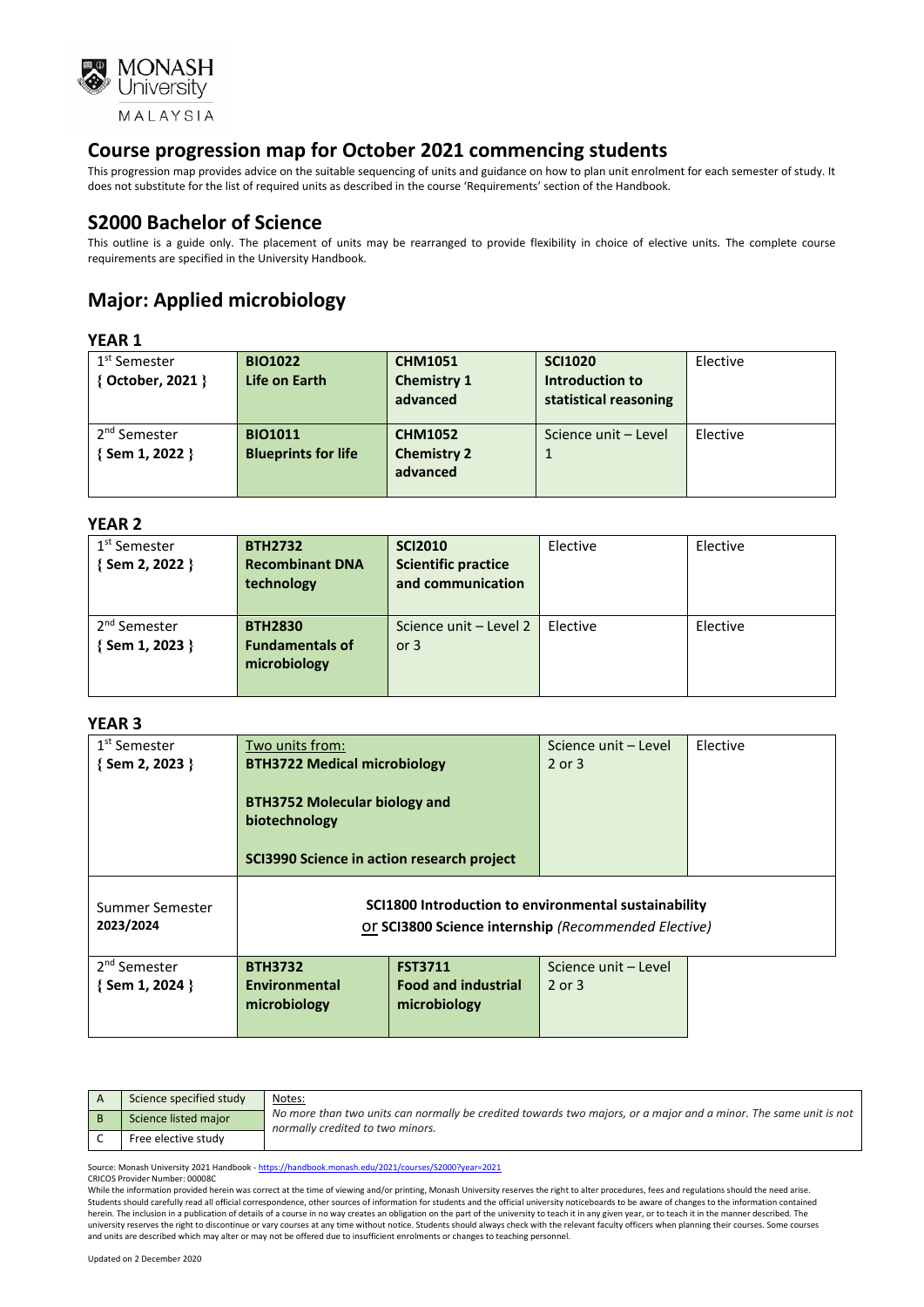

This progression map provides advice on the suitable sequencing of units and guidance on how to plan unit enrolment for each semester of study. It does not substitute for the list of required units as described in the course 'Requirements' section of the Handbook.

### **S2000 Bachelor of Science**

This outline is a guide only. The placement of units may be rearranged to provide flexibility in choice of elective units. The complete course requirements are specified in the University Handbook.

# **Major: Biotechnology**

#### **YEAR 1**

| 1 <sup>st</sup> Semester | <b>BIO1022</b>             | <b>CHM1051</b>     | <b>SCI1020</b>        | Elective |
|--------------------------|----------------------------|--------------------|-----------------------|----------|
| { October, 2021 }        | Life on Earth              | <b>Chemistry 1</b> | Introduction to       |          |
|                          |                            | advanced           | statistical reasoning |          |
|                          |                            |                    |                       |          |
| 2 <sup>nd</sup> Semester | <b>BIO1011</b>             | <b>CHM1052</b>     | Science unit - Level  | Elective |
| {Sem 1, 2022 }           | <b>Blueprints for life</b> | <b>Chemistry 2</b> |                       |          |
|                          |                            | advanced           |                       |          |
|                          |                            |                    |                       |          |

#### **YEAR 2**

| 1 <sup>st</sup> Semester<br>{Sem 2, 2022 } | <b>BTH2732</b><br><b>Recombinant DNA</b><br>technology | <b>SCI2010</b><br><b>Scientific practice</b><br>and communication | Elective | Elective |
|--------------------------------------------|--------------------------------------------------------|-------------------------------------------------------------------|----------|----------|
| 2 <sup>nd</sup> Semester<br>{Sem 1, 2023 } | <b>GEN2041</b><br><b>Foundations of</b><br>genetics    | Science unit - Level 2<br>or $3$                                  | Elective | Elective |

#### **YEAR 3**

| 1 <sup>st</sup> Semester<br>{Sem 2, 2023 } | <b>GEN3051</b><br><b>Medical and</b><br>forensic genetics   | One unit from:<br><b>BTH3752 Molecular</b><br>biology and<br>biotechnology<br><b>SCI3990 Science in</b><br>action research<br>project                          | Science unit - Level<br>2 or 3 | Elective |
|--------------------------------------------|-------------------------------------------------------------|----------------------------------------------------------------------------------------------------------------------------------------------------------------|--------------------------------|----------|
| Summer Semester<br>2023/2024               |                                                             | SCI1800 Introduction to environmental sustainability<br>Or SCI3800 Science internship (Recommended Elective)                                                   |                                |          |
| 2 <sup>nd</sup> Semester<br>{Sem 1, 2024 } | <b>SCI3716</b><br>Laboratory and<br>workplace<br>management | One unit from:<br><b>BTH3820 Plant</b><br>biotechnology<br><b>GEN3040 Genomics</b><br>and its applications<br>SCI3990 Science in<br>action research<br>project | Science unit - Level<br>2 or 3 |          |

| Science specified study | Notes:                                                                                                                                               |
|-------------------------|------------------------------------------------------------------------------------------------------------------------------------------------------|
| Science listed major    | No more than two units can normally be credited towards two majors, or a major and a minor. The same unit is not<br>normally credited to two minors. |
| Free elective study     |                                                                                                                                                      |

Source: Monash University 2021 Handbook - <https://handbook.monash.edu/2021/courses/S2000?year=2021>

CRICOS Provider Number: 00008C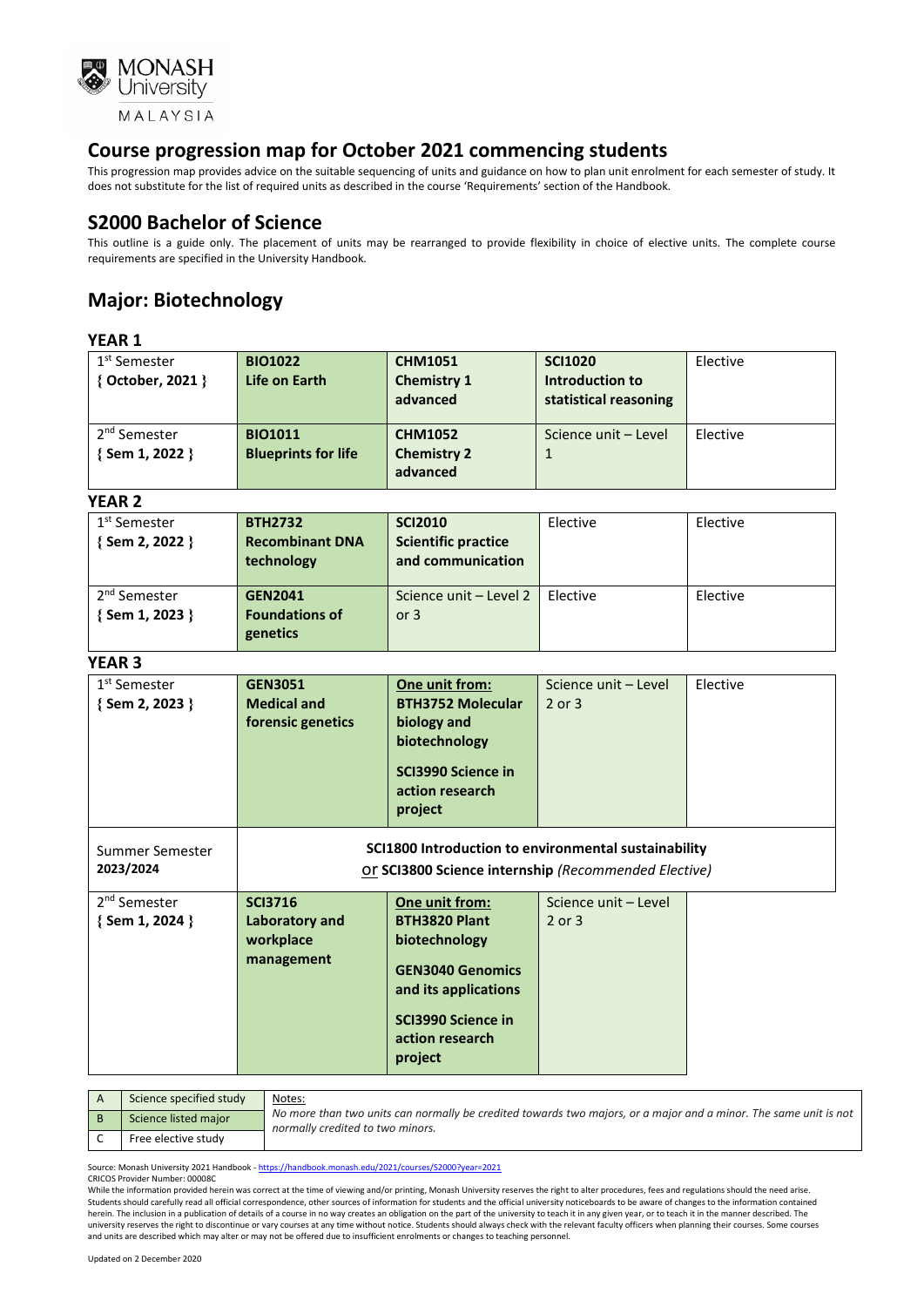

This progression map provides advice on the suitable sequencing of units and guidance on how to plan unit enrolment for each semester of study. It does not substitute for the list of required units as described in the course 'Requirements' section of the Handbook.

### **S2000 Bachelor of Science**

This outline is a guide only. The placement of units may be rearranged to provide flexibility in choice of elective units. The complete course requirements are specified in the University Handbook.

## **Extended major: Biotechnology**

#### **YEAR 1**

| 1 <sup>st</sup> Semester | <b>BIO1022</b>             | <b>CHM1051</b>     | <b>SCI1020</b>        | Elective |
|--------------------------|----------------------------|--------------------|-----------------------|----------|
| { October, 2021 }        | Life on Earth              | <b>Chemistry 1</b> | Introduction to       |          |
|                          |                            | advanced           | statistical reasoning |          |
|                          |                            |                    |                       |          |
| 2 <sup>nd</sup> Semester | <b>BIO1011</b>             | <b>CHM1052</b>     | Science unit - Level  | Elective |
| {Sem 1, 2022 }           | <b>Blueprints for life</b> | <b>Chemistry 2</b> | 1                     |          |
|                          |                            | advanced           |                       |          |
|                          |                            |                    |                       |          |

#### **YEAR 2**

| .                        |                        |                            |                       |          |
|--------------------------|------------------------|----------------------------|-----------------------|----------|
| 1 <sup>st</sup> Semester | <b>BTH2732</b>         | <b>SCI2010</b>             | Elective              | Elective |
| {Sem 2, 2022 }           | <b>Recombinant DNA</b> | <b>Scientific practice</b> |                       |          |
|                          | technology             | and communication          |                       |          |
|                          |                        |                            |                       |          |
| 2 <sup>nd</sup> Semester | <b>BTH2741</b>         | <b>BTH2830</b>             | <b>GEN2041</b>        | Elective |
| {Sem 1, 2023 }           | <b>Biochemistry</b>    | <b>Fundamentals of</b>     | <b>Foundations of</b> |          |
|                          |                        | microbiology               | genetics              |          |
|                          |                        |                            |                       |          |

#### **YEAR 3**

| 1 <sup>st</sup> Semester<br>{Sem 2, 2023 }        | <b>GEN3051 Medical</b><br>and forensic<br>genetics       | Two units from:<br><b>BTH3722 Medical microbiology</b><br><b>BTH3752 Molecular biology and</b><br>biotechnology<br>SCI3990 Science in action research project | Elective |
|---------------------------------------------------|----------------------------------------------------------|---------------------------------------------------------------------------------------------------------------------------------------------------------------|----------|
| Summer Semester<br>2023/2024                      |                                                          | SCI1800 Introduction to environmental sustainability<br>Or SCI3800 Science internship (Recommended Elective)                                                  |          |
| 2 <sup>nd</sup> Semester<br>$\{$ Sem 1, 2024 $\}$ | <b>SCI3716 Laboratory</b><br>and workplace<br>management | Two units from:<br><b>BTH3820 Plant biotechnology</b><br><b>GEN3040 Genomics and its applications</b><br>SCI3990 Science in action research project           |          |

| Science specified study | Notes:                                                                                                                                               |
|-------------------------|------------------------------------------------------------------------------------------------------------------------------------------------------|
| Science listed major    | No more than two units can normally be credited towards two majors, or a major and a minor. The same unit is not<br>normally credited to two minors. |
| Free elective study     |                                                                                                                                                      |

Source: Monash University 2021 Handbook - <https://handbook.monash.edu/2021/courses/S2000?year=2021>

CRICOS Provider Number: 00008C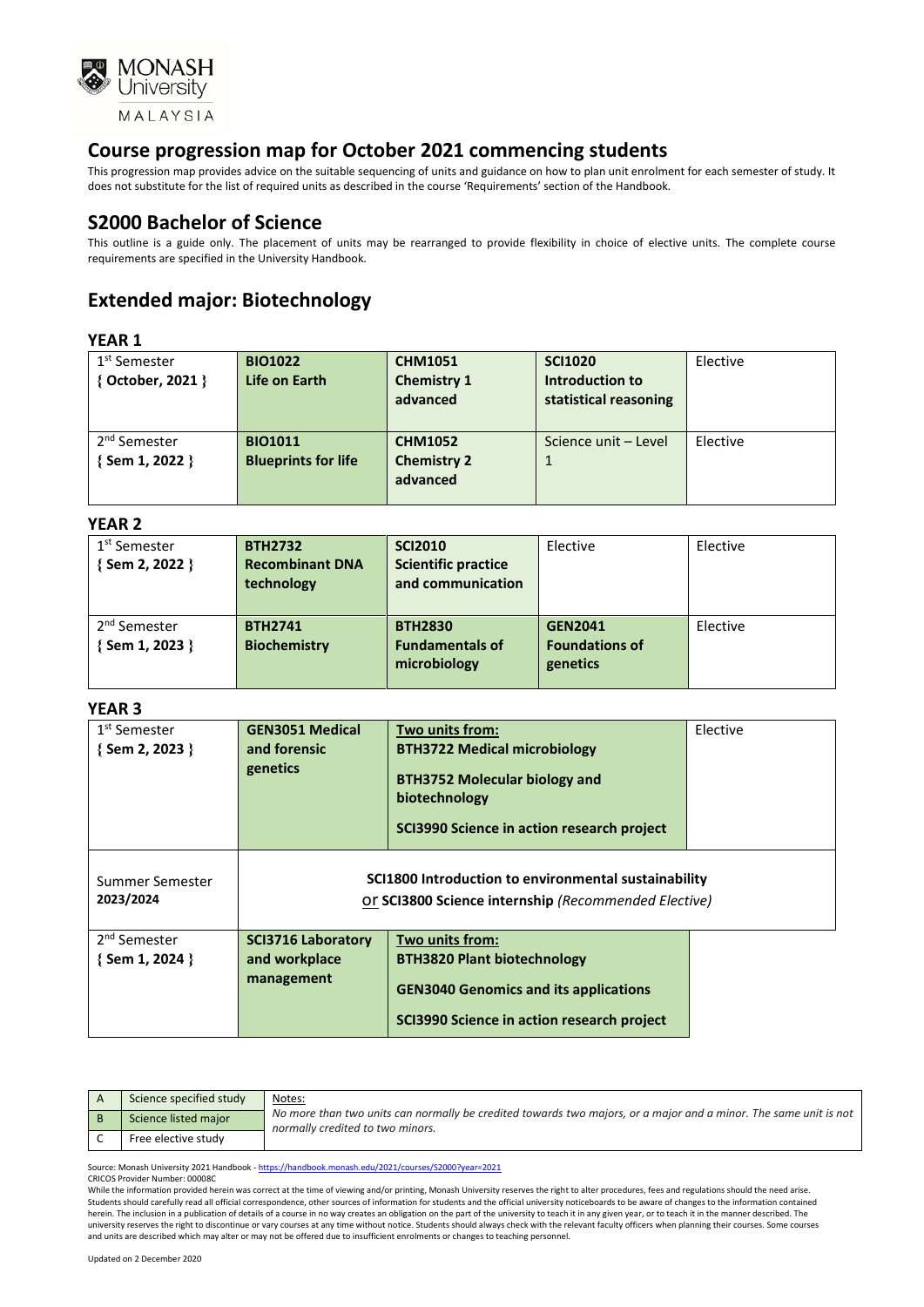

This progression map provides advice on the suitable sequencing of units and guidance on how to plan unit enrolment for each semester of study. It does not substitute for the list of required units as described in the course 'Requirements' section of the Handbook.

### **S2000 Bachelor of Science**

This outline is a guide only. The placement of units may be rearranged to provide flexibility in choice of elective units. The complete course requirements are specified in the University Handbook.

## **Major: Genomics and bioinformatics**

#### **YEAR 1**

| .                        |                            |                    |                       |          |
|--------------------------|----------------------------|--------------------|-----------------------|----------|
| 1 <sup>st</sup> Semester | <b>BIO1022</b>             | <b>CHM1051</b>     | <b>SCI1020</b>        | Elective |
| { October, 2021 }        | Life on Earth              | <b>Chemistry 1</b> | Introduction to       |          |
|                          |                            | advanced           | statistical reasoning |          |
|                          |                            |                    |                       |          |
| 2 <sup>nd</sup> Semester | <b>BIO1011</b>             | <b>CHM1052</b>     | Science unit - Level  | Elective |
| {Sem 1, 2022 }           | <b>Blueprints for life</b> | <b>Chemistry 2</b> | $\mathbf{1}$          |          |
|                          |                            | advanced           |                       |          |
|                          |                            |                    |                       |          |

#### **YEAR 2**

| .                        |                            |                      |                        |          |
|--------------------------|----------------------------|----------------------|------------------------|----------|
| 1 <sup>st</sup> Semester | <b>SCI2010</b>             | Elective             | Elective               | Elective |
| { Sem 2, 2022 }          | <b>Scientific practice</b> |                      |                        |          |
|                          | and communication          |                      |                        |          |
|                          |                            |                      |                        |          |
| 2 <sup>nd</sup> Semester | <b>GEN2041</b>             | Science unit - Level | Science unit – Level 2 | Elective |
| { Sem 1, 2023 }          | <b>Foundations of</b>      | 2 or 3               | or $3$                 |          |
|                          | genetics                   |                      |                        |          |
|                          |                            |                      |                        |          |

#### **YEAR 3**

| 1 <sup>st</sup> Semester<br>{Sem 2, 2023 }        | <b>BIN3890</b><br><b>Research methods in</b><br>bioinformatics and<br>big data analysis                      | <b>GEN2052</b><br><b>Genomics and</b><br>population genetics | <b>GEN3051</b><br><b>Medical and</b><br>forensic genetics                            | Science unit - Level 2<br>or $3$ |
|---------------------------------------------------|--------------------------------------------------------------------------------------------------------------|--------------------------------------------------------------|--------------------------------------------------------------------------------------|----------------------------------|
| Summer Semester<br>2023/2024                      | SCI1800 Introduction to environmental sustainability<br>Or SCI3800 Science internship (Recommended Elective) |                                                              |                                                                                      |                                  |
| 2 <sup>nd</sup> Semester<br>$\{$ Sem 1, 2024 $\}$ | <b>BIN3800</b><br><b>Bioinformatics</b>                                                                      | <b>GEN3040</b><br><b>Genomics and its</b><br>applications    | <b>SCI3990</b><br>Science in action<br>research project<br>(Recommended<br>Elective) |                                  |

| Science specified study | Notes:                                                                                                                                               |
|-------------------------|------------------------------------------------------------------------------------------------------------------------------------------------------|
| Science listed major    | No more than two units can normally be credited towards two majors, or a major and a minor. The same unit is not<br>normally credited to two minors. |
| Free elective study     |                                                                                                                                                      |

Source: Monash University 2021 Handbook - <https://handbook.monash.edu/2021/courses/S2000?year=2021>

#### CRICOS Provider Number: 00008C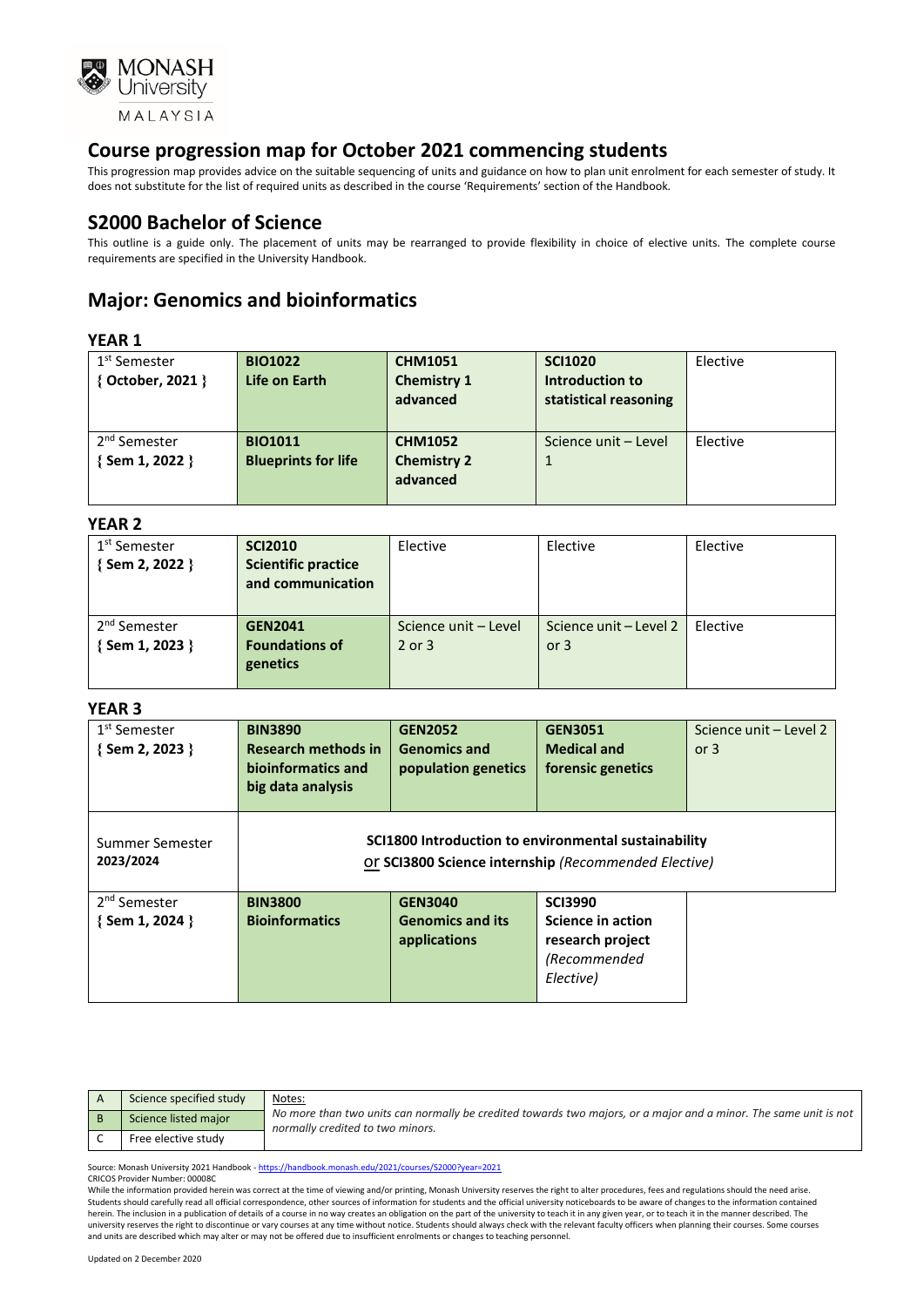

This progression map provides advice on the suitable sequencing of units and guidance on how to plan unit enrolment for each semester of study. It does not substitute for the list of required units as described in the course 'Requirements' section of the Handbook.

### **S2000 Bachelor of Science**

This outline is a guide only. The placement of units may be rearranged to provide flexibility in choice of elective units. The complete course requirements are specified in the University Handbook.

# **Major: Medicinal chemistry**

### **YEAR 1**

| 1 <sup>st</sup> Semester<br>{ October, 2021 } | <b>BIO1022</b><br>Life on Earth | <b>CHM1051</b><br><b>Chemistry 1</b><br>advanced | <b>SCI1020</b><br>Introduction to<br>statistical reasoning | Elective |
|-----------------------------------------------|---------------------------------|--------------------------------------------------|------------------------------------------------------------|----------|
| 2 <sup>nd</sup> Semester                      | <b>BIO1011</b>                  | <b>CHM1052</b>                                   | Science unit - Level                                       | Elective |
| {Sem 1, 2022 }                                | <b>Blueprints for life</b>      | <b>Chemistry 2</b><br>advanced                   |                                                            |          |

#### **YEAR 2**

| 1 <sup>st</sup> Semester | <b>CHM2922</b>       | <b>SCI2010</b>             | Elective            | Elective |
|--------------------------|----------------------|----------------------------|---------------------|----------|
| {Sem 2, 2022 }           | Spectroscopy and     | <b>Scientific practice</b> |                     |          |
|                          | analytical chemistry | and communication          |                     |          |
|                          |                      |                            |                     |          |
| 2 <sup>nd</sup> Semester | <b>CHM2911</b>       | <b>*PHY2810</b>            | <b>BTH2741</b>      | Elective |
| {Sem 1, 2023 }           | Inorganic and        | <b>Physiology of</b>       | <b>Biochemistry</b> |          |
|                          | organic chemistry    | human body                 | (Recommended        |          |
|                          |                      | systems                    | Elective)           |          |
|                          |                      | Science unit -<br>or -     |                     |          |
|                          |                      | Level 2 or 3               |                     |          |
|                          |                      | (*must complete either     |                     |          |
|                          |                      | PHY2810 or PHY2820)        |                     |          |

#### **YEAR 3**

| 1 <sup>st</sup> Semester     | <b>CHM3922</b>                                                                                               | *PHY2820                   | Science unit - Level | Science unit - Level |
|------------------------------|--------------------------------------------------------------------------------------------------------------|----------------------------|----------------------|----------------------|
| $\{$ Sem 2, 2023 $\}$        | <b>Advanced organic</b>                                                                                      | <b>Physiology of human</b> | 3                    | 2 or 3               |
|                              | chemistry                                                                                                    | health                     |                      |                      |
|                              |                                                                                                              | or Science unit -          |                      |                      |
|                              |                                                                                                              | Level 2 or 3               |                      |                      |
|                              |                                                                                                              | (*must complete either     |                      |                      |
|                              |                                                                                                              | PHY2810 or PHY2820)        |                      |                      |
| Summer Semester<br>2023/2024 | SCI1800 Introduction to environmental sustainability<br>Or SCI3800 Science internship (Recommended Elective) |                            |                      |                      |
| 2 <sup>nd</sup> Semester     | <b>CHM3930</b>                                                                                               | <b>PHA3801</b>             | <b>SCI3990</b>       |                      |
| $\{$ Sem 1, 2024 $\}$        | <b>Medicinal chemistry</b>                                                                                   | <b>Principles of</b>       | Science in action    |                      |
|                              |                                                                                                              | pharmacology               | research project     |                      |
|                              |                                                                                                              |                            | (Recommended         |                      |
|                              |                                                                                                              |                            | Elective)            |                      |
|                              |                                                                                                              |                            |                      |                      |

| Science specified study | Notes:                                                                                                                                               |
|-------------------------|------------------------------------------------------------------------------------------------------------------------------------------------------|
| Science listed major    | No more than two units can normally be credited towards two majors, or a major and a minor. The same unit is not<br>normally credited to two minors. |
| Free elective study     |                                                                                                                                                      |

Source: Monash University 2021 Handbook - <https://handbook.monash.edu/2021/courses/S2000?year=2021>

CRICOS Provider Number: 00008C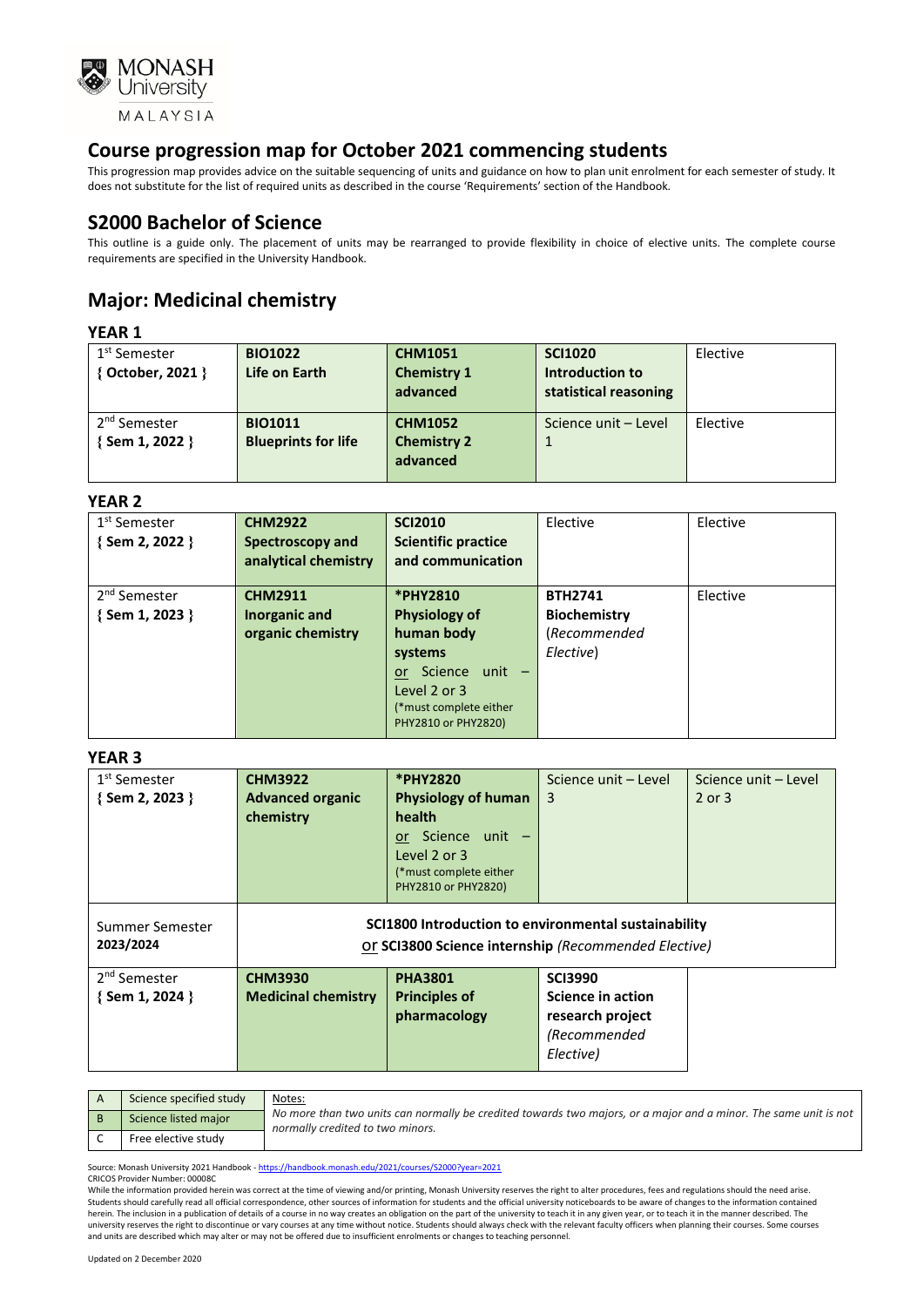

This progression map provides advice on the suitable sequencing of units and guidance on how to plan unit enrolment for each semester of study. It does not substitute for the list of required units as described in the course 'Requirements' section of the Handbook.

### **S2000 Bachelor of Science**

This outline is a guide only. The placement of units may be rearranged to provide flexibility in choice of elective units. The complete course requirements are specified in the University Handbook.

# **Major: Psychology**

#### **YEAR 1**

| <b>BIO1022</b>             | <b>PSY1022</b>       | <b>SCI1020</b>        | Elective |
|----------------------------|----------------------|-----------------------|----------|
| Life on Earth              | <b>Psychology 1B</b> | Introduction to       |          |
|                            |                      | statistical reasoning |          |
|                            |                      |                       |          |
| <b>BIO1011</b>             | <b>PSY1011</b>       | Science unit - Level  | Elective |
| <b>Blueprints for life</b> | <b>Psychology 1A</b> | 1                     |          |
|                            |                      |                       |          |
|                            |                      |                       |          |
|                            |                      |                       |          |

#### **YEAR 2**

| 1 <sup>st</sup> Semester | <b>PSY2042</b>         | <b>SCI2010</b>             | Elective             | Elective |
|--------------------------|------------------------|----------------------------|----------------------|----------|
| {Sem 2, 2022 }           | <b>Personality and</b> | <b>Scientific practice</b> |                      |          |
|                          | social psychology      | and communication          |                      |          |
|                          |                        |                            |                      |          |
| 2 <sup>nd</sup> Semester | <b>PSY2061</b>         | <b>PSY2071</b>             | Science unit - Level | Elective |
| {Sem 1, 2023 }           | <b>Biological</b>      | <b>Development</b>         | $2$ or $3$           |          |
|                          | psychology             | psychology                 |                      |          |
|                          |                        |                            |                      |          |
|                          |                        |                            |                      |          |

#### **YEAR 3**

| 1 <sup>st</sup> Semester | <b>PSY3032</b>               | Science unit - Level                                 | Science unit - Level | Elective |  |
|--------------------------|------------------------------|------------------------------------------------------|----------------------|----------|--|
| { Sem 2, 2023 }          | <b>Abnormal</b>              | 3                                                    | $2$ or $3$           |          |  |
|                          |                              |                                                      |                      |          |  |
|                          | psychology                   |                                                      |                      |          |  |
|                          |                              |                                                      |                      |          |  |
|                          |                              |                                                      |                      |          |  |
| Summer Semester          |                              | SCI1800 Introduction to environmental sustainability |                      |          |  |
| 2023/2024                |                              | Or SCI3800 Science internship (Recommended Elective) |                      |          |  |
|                          |                              |                                                      |                      |          |  |
| 2 <sup>nd</sup> Semester | <b>PSY3041</b>               | <b>PSY3051</b>                                       | Elective             |          |  |
| {Sem 1, 2024 }           | <b>Psychological testing</b> | <b>Perception and</b>                                |                      |          |  |
|                          | theories of ability          | cognitive                                            |                      |          |  |
|                          | and ethics                   | psychology                                           |                      |          |  |
|                          |                              |                                                      |                      |          |  |
|                          |                              |                                                      |                      |          |  |

| Science specified study | Notes:                                                                                                                                               |
|-------------------------|------------------------------------------------------------------------------------------------------------------------------------------------------|
| Science listed major    | No more than two units can normally be credited towards two majors, or a major and a minor. The same unit is not<br>normally credited to two minors. |
| Free elective study     |                                                                                                                                                      |

Source: Monash University 2021 Handbook - <https://handbook.monash.edu/2021/courses/S2000?year=2021>

CRICOS Provider Number: 00008C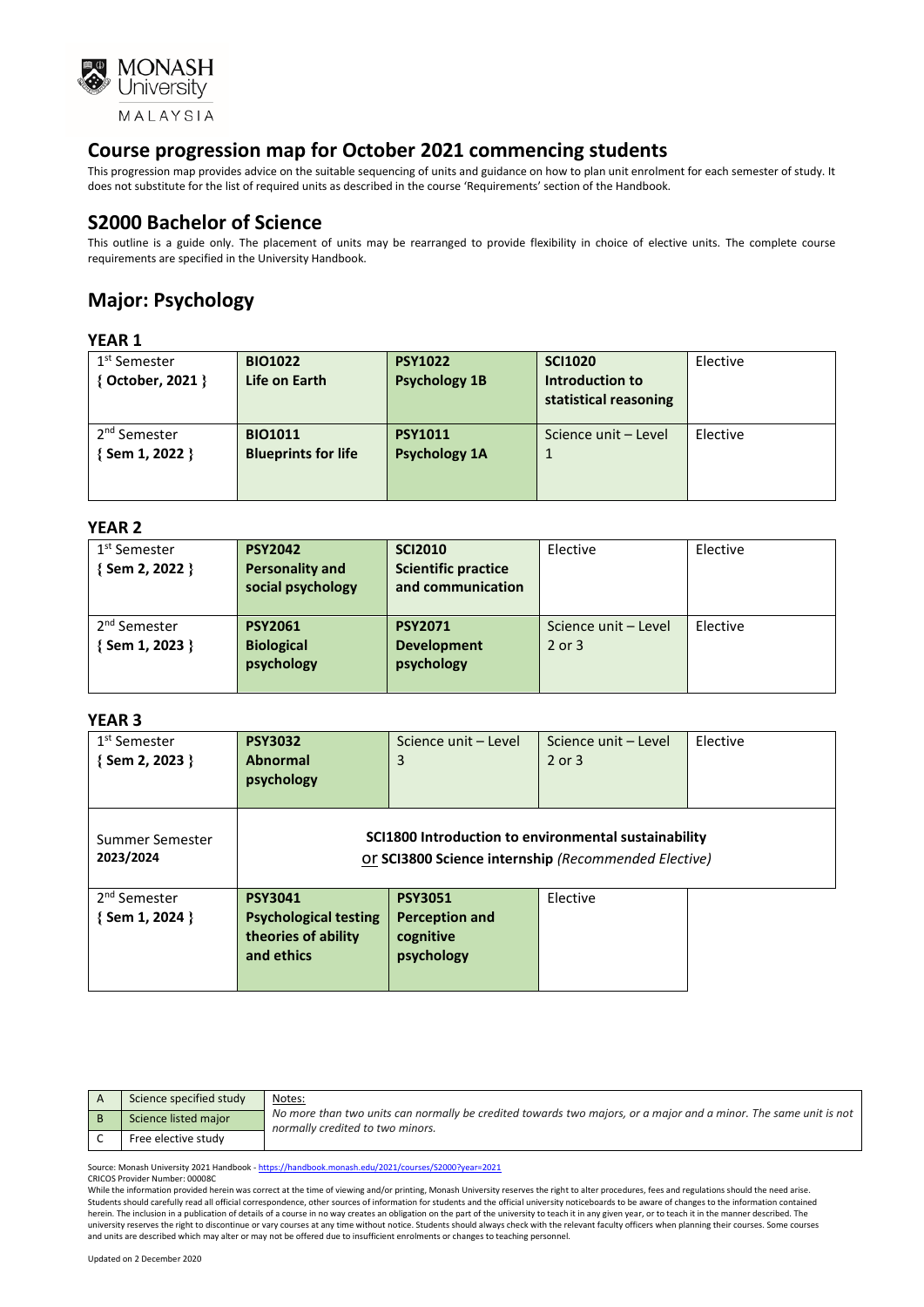

This progression map provides advice on the suitable sequencing of units and guidance on how to plan unit enrolment for each semester of study. It does not substitute for the list of required units as described in the course 'Requirements' section of the Handbook.

### **S2000 Bachelor of Science**

This outline is a guide only. The placement of units may be rearranged to provide flexibility in choice of elective units. The complete course requirements are specified in the University Handbook.

## **Extended major - APAC accredited: Psychology**

### **YEAR 1**

| .                        |                            |                      |                       |          |
|--------------------------|----------------------------|----------------------|-----------------------|----------|
| 1 <sup>st</sup> Semester | <b>BIO1022</b>             | <b>PSY1022</b>       | <b>SCI1020</b>        | Elective |
| { October, 2021 }        | Life on Earth              | <b>Psychology 1B</b> | Introduction to       |          |
|                          |                            |                      | statistical reasoning |          |
|                          |                            |                      |                       |          |
| 2 <sup>nd</sup> Semester | <b>BIO1011</b>             | <b>PSY1011</b>       | Science unit - Level  | Elective |
| Sem 1, 2022 }            | <b>Blueprints for life</b> | <b>Psychology 1A</b> |                       |          |
|                          |                            |                      |                       |          |
|                          |                            |                      |                       |          |

#### **YEAR 2**

| 1 <sup>st</sup> Semester | <b>PSY2042</b>         | <b>PSY2112</b>     | <b>SCI2010 Scientific</b> | Elective |
|--------------------------|------------------------|--------------------|---------------------------|----------|
| { Sem 2, 2022 }          | <b>Personality and</b> | Organisational     | practice and              |          |
|                          | social psychology      | psychology         | communication             |          |
|                          |                        |                    |                           |          |
| 2 <sup>nd</sup> Semester | <b>PSY2061</b>         | <b>PSY2071</b>     | Elective                  | Elective |
| Sem 1, 2023 }            | <b>Biological</b>      | <b>Development</b> |                           |          |
|                          | psychology             | psychology         |                           |          |
|                          |                        |                    |                           |          |

#### **YEAR 3**

| 1 <sup>st</sup> Semester<br>{Sem 2, 2023 }  | <b>PSY3032</b><br><b>Abnormal</b><br>psychology                                     | <b>PSY3062</b><br><b>Research methods</b><br>and theory                                                      | Science unit - Level<br>$2$ or $3$ | Elective |
|---------------------------------------------|-------------------------------------------------------------------------------------|--------------------------------------------------------------------------------------------------------------|------------------------------------|----------|
| Summer Semester<br>2023/2024                |                                                                                     | SCI1800 Introduction to environmental sustainability<br>Or SCI3800 Science internship (Recommended Elective) |                                    |          |
| 2 <sup>nd</sup> Semester<br>{ Sem 1, 2024 } | <b>PSY3041</b><br><b>Psychological testing</b><br>theories of ability<br>and ethics | <b>PSY3051</b><br><b>Perception and</b><br>cognitive<br>psychology                                           | Elective                           |          |

| Science specified study | Notes:                                                                                                                                               |
|-------------------------|------------------------------------------------------------------------------------------------------------------------------------------------------|
| Science listed major    | No more than two units can normally be credited towards two majors, or a major and a minor. The same unit is not<br>normally credited to two minors. |
| Free elective study     |                                                                                                                                                      |

Source: Monash University 2021 Handbook - <https://handbook.monash.edu/2021/courses/S2000?year=2021>

CRICOS Provider Number: 00008C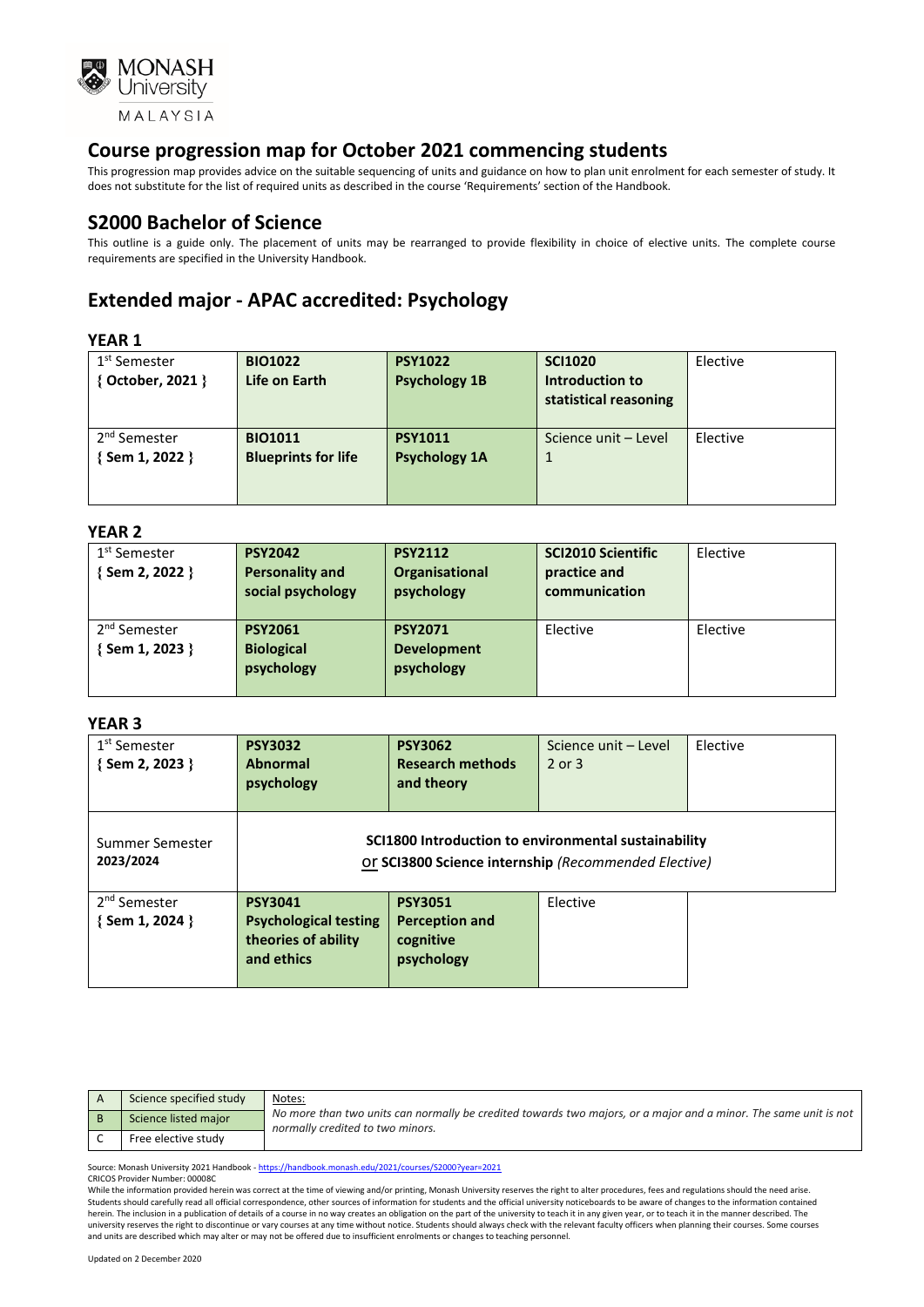

This progression map provides advice on the suitable sequencing of units and guidance on how to plan unit enrolment for each semester of study. It does not substitute for the list of required units as described in the course 'Requirements' section of the Handbook.

### **S2000 Bachelor of Science**

This outline is a guide only. The placement of units may be rearranged to provide flexibility in choice of elective units. The complete course requirements are specified in the University Handbook.

## **Major: Tropical environmental biology**

#### **YEAR 1**

| 1 <sup>st</sup> Semester | <b>BIO1022</b>             | <b>CHM1051</b>     | <b>SCI1020</b>        | Elective |
|--------------------------|----------------------------|--------------------|-----------------------|----------|
| { October, 2021 }        | Life on Earth              | <b>Chemistry 1</b> | Introduction to       |          |
|                          |                            | advanced           | statistical reasoning |          |
|                          |                            |                    |                       |          |
| 2 <sup>nd</sup> Semester | <b>BIO1011</b>             | <b>CHM1052</b>     | Science unit - Level  | Elective |
| {Sem 1, 2022 }           | <b>Blueprints for life</b> | <b>Chemistry 2</b> |                       |          |
|                          |                            | advanced           |                       |          |
|                          |                            |                    |                       |          |
|                          |                            |                    |                       |          |

#### **YEAR 2**

| 1 <sup>st</sup> Semester<br>{Sem 2, 2022 } | <b>ENV1800</b><br><b>Environmental</b><br>science: A Southeast<br><b>Asian perspective</b> | <b>STA2216</b><br>Data analysis for<br>science | <b>SCI2010</b><br><b>Scientific practice</b><br>and communication | Elective |
|--------------------------------------------|--------------------------------------------------------------------------------------------|------------------------------------------------|-------------------------------------------------------------------|----------|
| 2 <sup>nd</sup> Semester<br>Sem 1, 2023 }  | <b>BIO2810</b><br><b>Introduction to</b><br>ecological<br>applications                     | Science unit - Level<br>$2$ or $3$             | Elective                                                          | Elective |

#### **YEAR 3**

| 1 <sup>st</sup> Semester<br>{Sem 2, 2023 } | <b>ENV2726</b><br><b>Ecosystems and</b><br>bioresources | <b>BIO3820</b><br><b>Tropical terrestrial</b><br>biology                                                     | Science unit - Level<br>3 | Science unit - Level 2<br>or $3$ |
|--------------------------------------------|---------------------------------------------------------|--------------------------------------------------------------------------------------------------------------|---------------------------|----------------------------------|
| Summer Semester<br>2023/2024               |                                                         | SCI1800 Introduction to environmental sustainability<br>Or SCI3800 Science internship (Recommended Elective) |                           |                                  |
| 2 <sup>nd</sup> Semester                   | <b>BIO3800</b>                                          | <b>BIO3810</b>                                                                                               | <b>SCI3990</b>            |                                  |
| $\{$ Sem 1, 2024 $\}$                      | <b>Tropical</b>                                         | <b>Tropical aquatic</b>                                                                                      | Science in action         |                                  |
|                                            | environmental                                           | biology                                                                                                      | research project          |                                  |
|                                            | management                                              |                                                                                                              | (Recommended              |                                  |
|                                            |                                                         |                                                                                                              |                           |                                  |
|                                            |                                                         |                                                                                                              | Elective)                 |                                  |

| Science specified study | Notes:<br>No more than two units can normally be credited towards two majors, or a major and a minor. The same unit is not<br>normally credited to two minors. |
|-------------------------|----------------------------------------------------------------------------------------------------------------------------------------------------------------|
| Science listed major    |                                                                                                                                                                |
| Free elective study     |                                                                                                                                                                |

Source: Monash University 2021 Handbook - <https://handbook.monash.edu/2021/courses/S2000?year=2021>

CRICOS Provider Number: 00008C